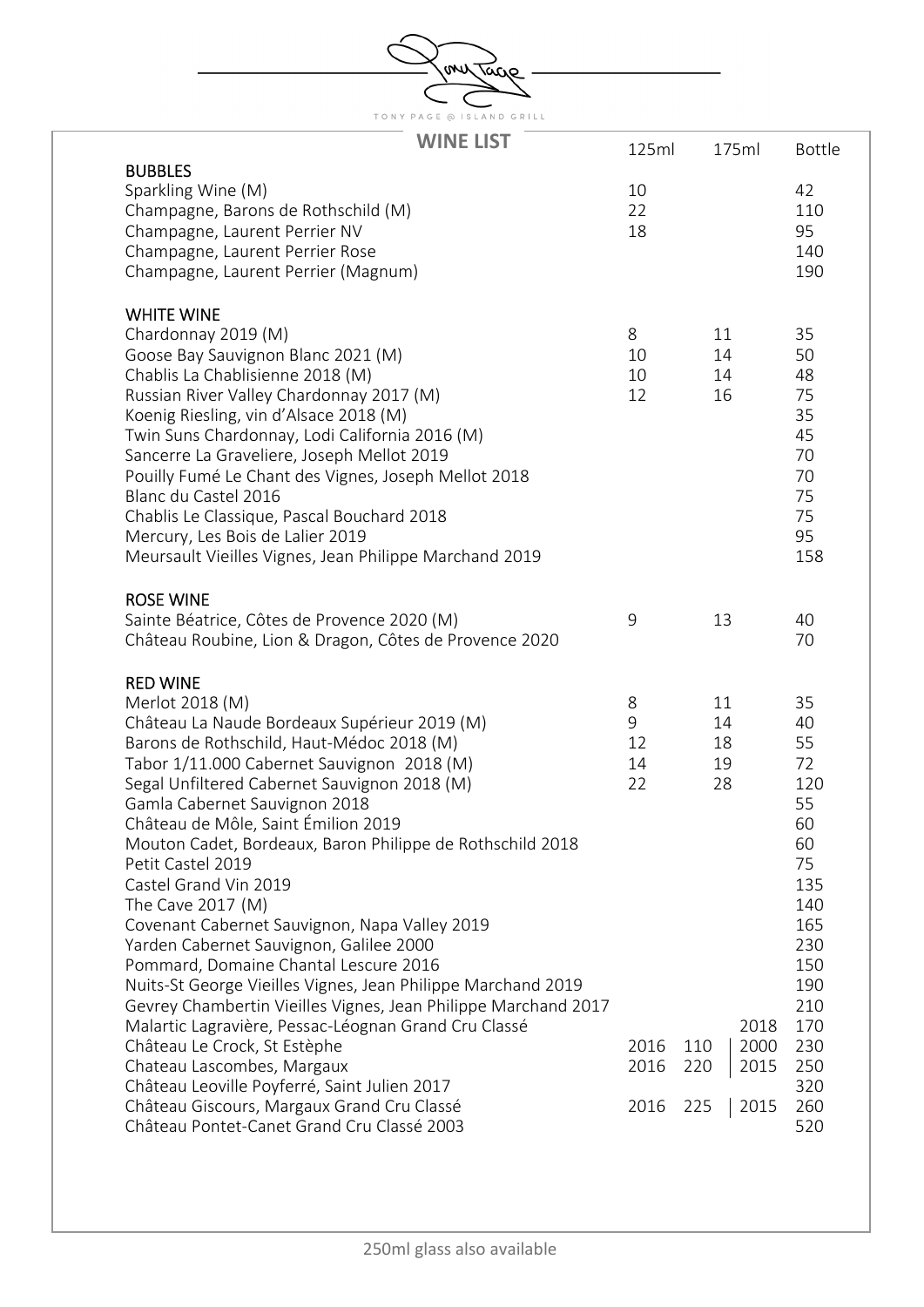TONY PAGE @ ISLAND GRILL

 $\omega$ 

᠊ᢦ᠗

## **C O C K T A I L S**

## Blueberry Caipiroska

Vodka, Blueberry, Lime, Sugar

15

Double Berry Fix

Passionfruit Caipirinha

Bourbon, Lemon, Sugar, Strawberry, Raspberry 15

Cachaca, Passionfruit, Lime, Sugar

15

New York Rye Sour

Rye Whiskey, Lemon, Demerera Sugar, Egg white, Bitters, Red Wine 16

Amaretto Sour… ish Amaretto, Whiskey, Lemon, Sugar, Bitters 15

South Side Gin, Lemon, Lime, Sugar, Fresh Mint

15

The Balvenie DoubleWood Old Fashioned Balvenie 12yr Doublewood, Demerera Sugar, Bitters, Orange Peel

16

Enzoni Gin, Campari, White Grapes, Lemon, Sugar 16

French Connection Cognac, Amaretto

15

Tommy's Margarita Tequila, Lime, Agave syrup

15

Diana's Cucumber Margatini Hendricks Gin, Lime Juice, Cointreau,

 Cucumber, Agave Syrup 16

Spicy Mint & Avocado Margarita, Tequila, Lime, Cointreau, Avocado, Mint, Jalapeno Chili, Agave syrup 16

Pink Negroni Spritz Bianco Vermouth, Campari, Sparkling Wine, 16

Paloma

Tequila, Grapefruit, Agave syrup, Soda water 16

Diabolito White Rum, Forest Raspberry, Lime, Sugar, Fresh Ginger, Ginger Beer 16

 $-M O C K T A I L S$ 

Green Apple Ginger

Passion Fruit, Apple, Grenadine, Ginger beer

Summer Fizz

Mint, Redcurrants, Physallis, Lime, Elderflower, Vanilla, Soda water, Lemonade

Berries Tart Cranberry, Passion Fruit, Strawberry

Garden Martini Garden Peas, Mint, Cinnamon Syrup, Lemon, Orange, Ginger ale

10